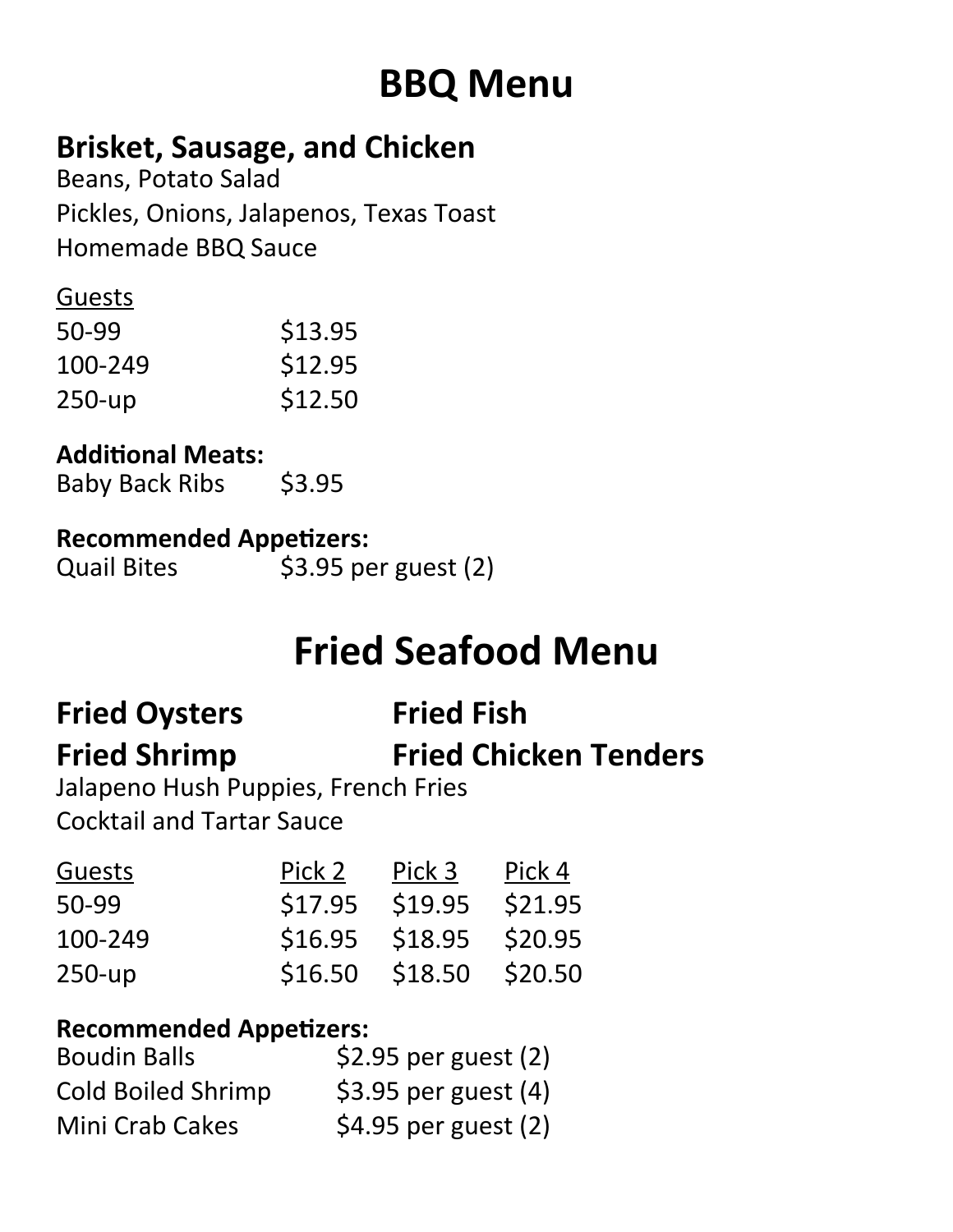## **Mexican Menu**

### **Mesquite Grilled Beef and Chicken Fajitas**

Grilled Onions, Flour Tortillas, Mexican Rice, and Beans Guacamole, Pico De Gallo, Grated Cheese, Sour Cream Tortilla Chips and Fresh Roasted Salsa

#### Guests

| 50-99   | \$15.95 |
|---------|---------|
| 100-249 | \$14.95 |
| 250-up  | \$14.50 |

#### **Additonal Meats:**

| <b>Baby Back Ribs</b>   | \$3.95 |
|-------------------------|--------|
| Shrimp Brochette \$3.95 |        |

#### **Recommended Appetzers:**

Chili Con Queso \$1.95 per guest Mini Flautas \$3.00 per guest (2)

### **Cowboy Nacho Bar**

Grilled Chicken, our Amazing Chili Con Queso and Tortilla Chips, Sour Cream, Pico De Gallo, Jalapenos

#### Guests

| 50-99   | \$9.95 |
|---------|--------|
| 100-249 | \$8.95 |
| 250-up  | \$8.50 |

\*Add Brisket for an additonal \$2.00 per person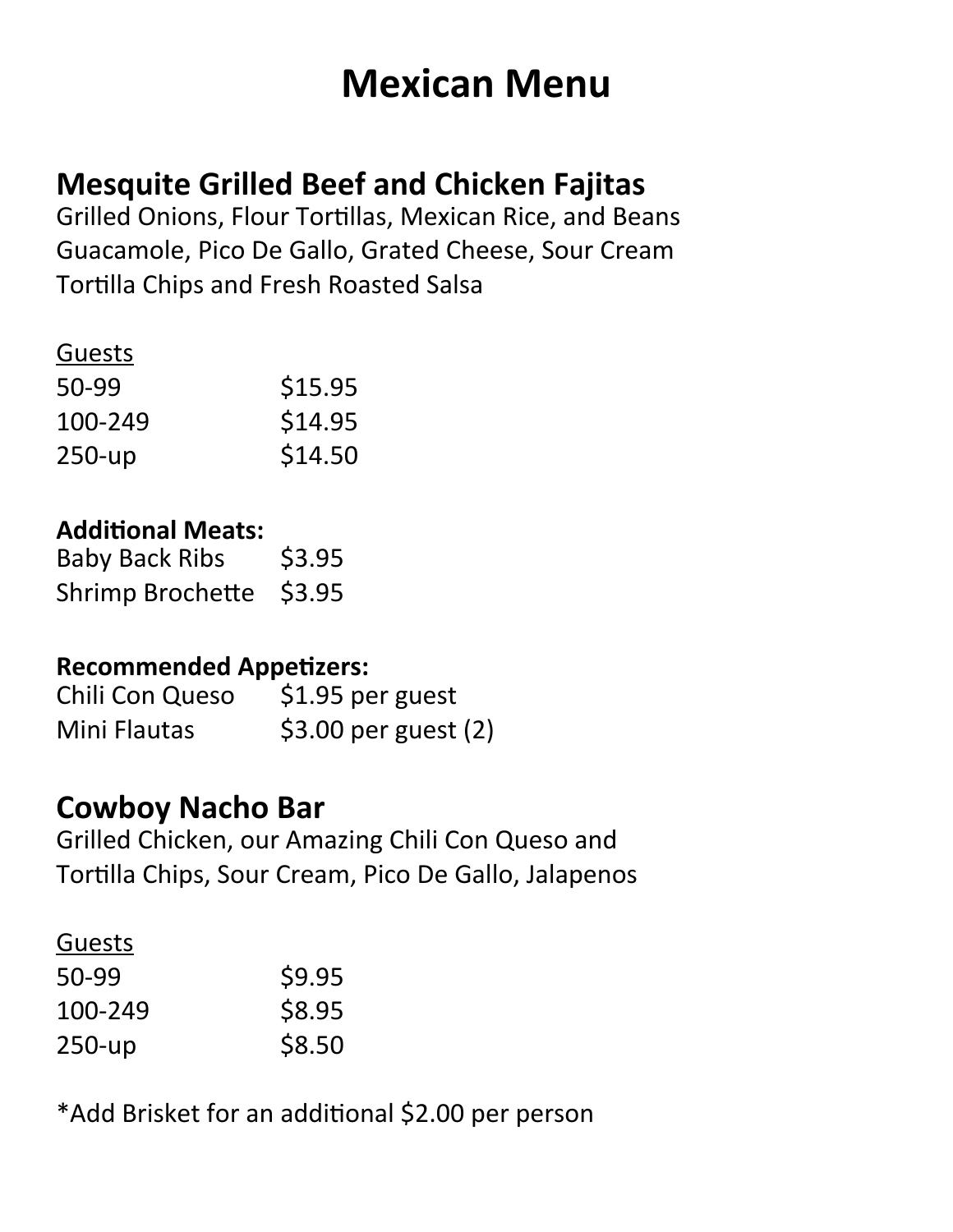## **American Menu**

### **Chicken Brenham**

Mesquite Grilled and topped with Spinach and Cheese.

### **Chicken Lockhart**

Mesquite Grilled and topped with a Chipotle Cream Sauce.

| <b>Guests</b> |         |
|---------------|---------|
| 50-99         | \$15.95 |
| 100-249       | \$15.50 |
| 250-up        | \$14.95 |

### **Chicken Fried Ribeye**

Hand Battered and topped with a homemade cream gravy.

Guests

| 50-99   | \$16.95 |
|---------|---------|
| 100-249 | \$16.50 |
| 250-up  | \$15.95 |

### **TMG Mixed Grill**

Mesquite Grilled Beef, Chicken, Bacon Wrapped Shrimp and vegetables.

### **Cajun Roasted Pork Loin**

Topped with a Homemade Bacon Jam.

#### Guests

| \$19.95 |
|---------|
| \$18.95 |
| \$18.50 |
|         |

## **\*\*Pick 2 sides with all above entrees\*\***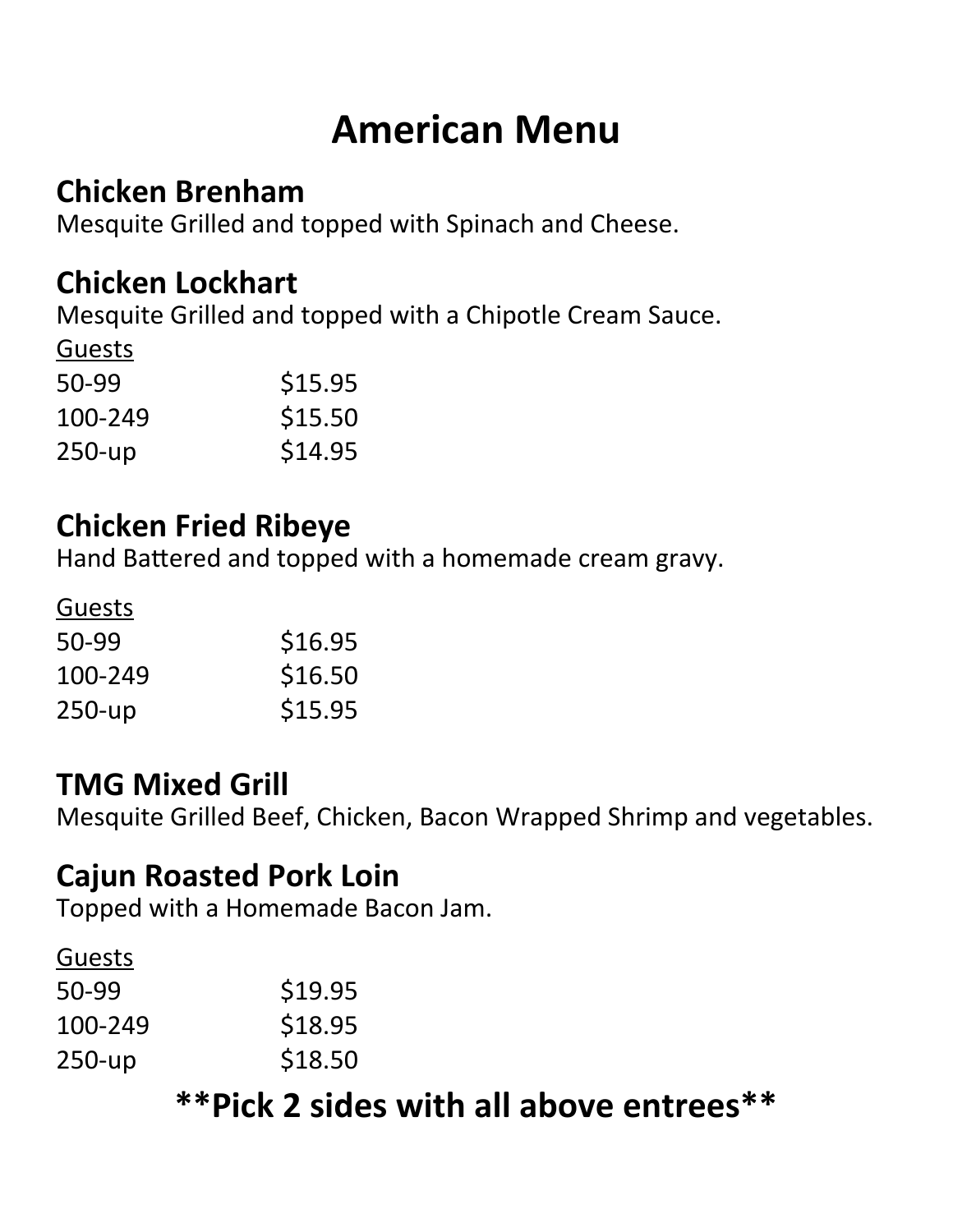# **Carving Stations**

# **Pecan Smoked Prime Rib**

**Roasted Beef Tenderloin**

Served with Au Jus, Horseradish Sauce, and Spicy Mustard

Guests

50-UP Market Price

## **\*\*Pick 2 sides with above entrees\*\***

## **Fun Fair**

### **Classic Burger**

½ Pound Mesquite Grilled Burger with Assorted Chips Cheddar Cheese, Tomatoes, Pickles, Letuce, Onions

### **Grilled Chicken Sandwich**

Mesquite Grilled Chicken Breast with Assorted Chips Monterrey Jack Cheese, Tomatoes, Letuce, and a creamy aioli sauce on Texas Toast

#### Guests

| 50-99   | \$9.50 |
|---------|--------|
| 100-249 | \$8.95 |
| 250-up  | \$8.50 |

### **BBQ Chicken Baked Potato Bar**

Grilled Chicken, Grated Cheese, Buter, Sour Cream, Chives

| Guests                                        | <b>Med Potato</b> | Lg Potato |
|-----------------------------------------------|-------------------|-----------|
| 50-99                                         | \$7.95            | \$9.95    |
| 100-249                                       | \$7.50            | \$9.50    |
| $250-up$                                      | \$7.00            | \$9.00    |
| ** Additional \$2.00 per guest to add Brisket |                   |           |